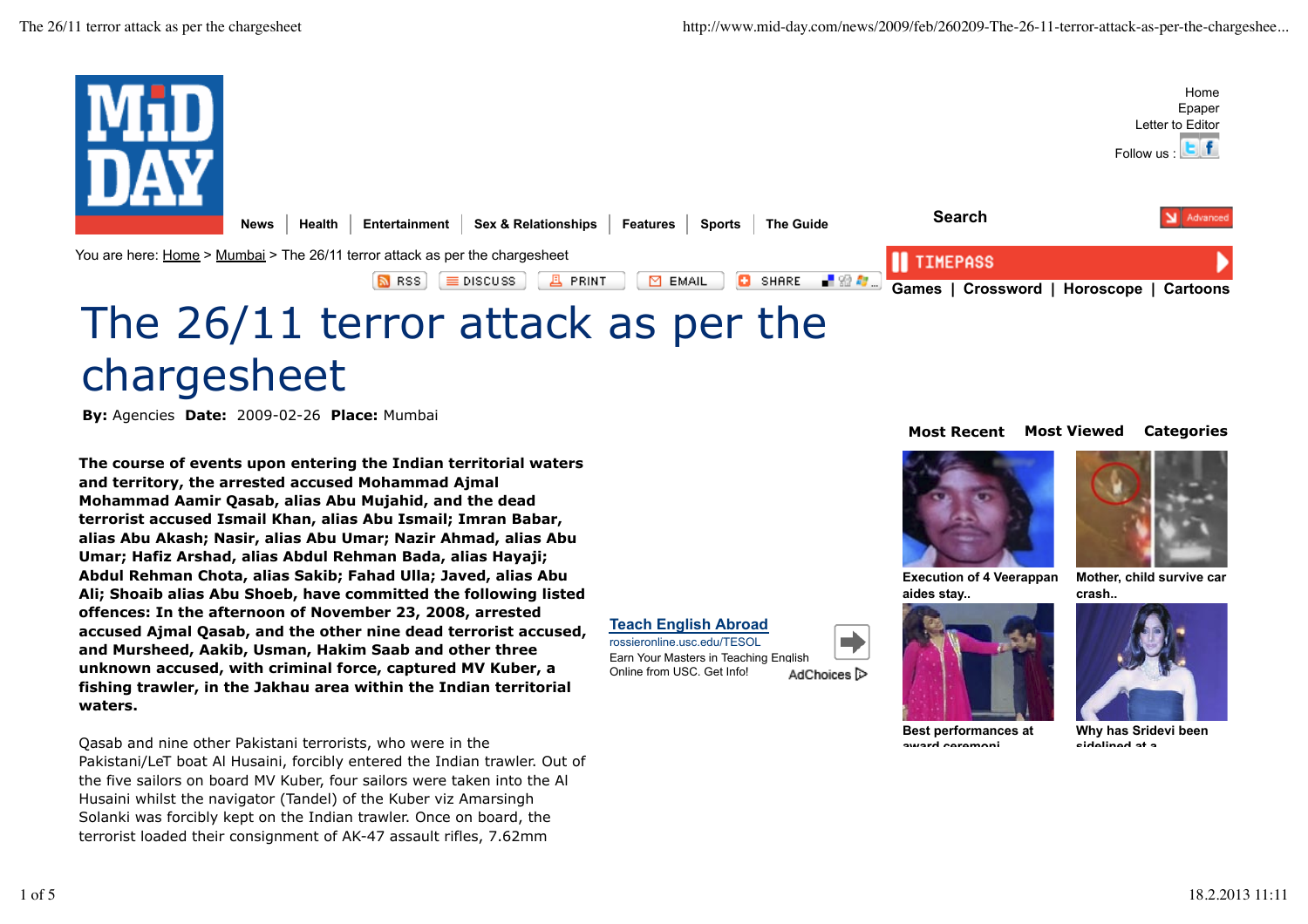pistols, hand grenades, RDX-laden IEDs, rubberised dinghy without board engine, etc, along with transferring adequate diesel fuel from Al Husaini to MV Kuber to facilitate the further direct journey towards Mumbai. Once done, the seven Pakistani terrorists who were on board Al Husaini, left for Pakistan along with four sailors from MV Kuber. The 10 terrorists with captain (Tandel) sailed towards Mumbai in Kuber. During the sea journey, the 10 terrorists were in constant contact with their handlers and co-conspirators in Pakistan through satellite phones. They navigated the 582 nautical miles (approximately) journey to Mumbai with the help of the GPS device.

MV Kuber reached approximately four to five nautical miles off the coast of Mumbai on November 26, 2008, at approximately 16.00 hours. They then contacted their handlers/co-conspirators through satellite phone who informed them about the killings of the four Indian sailors. Ajmal Qasab beheaded the navigator (Tandel) of the Indian fishing trawler, Amarsingh Solanki, by slitting his throat in an absolutely inhumane and ruthless manner, akin to a butcher slaughtering a helpless goat with a knife. His dead body was placed in the engine room of the trawler. At this time, terrorists inflated the rubberised dinghy and commenced their journey to the Mumbai coast. They reached Mumbai shore at the Bhai Bhandarkar Macchimar Colony opposite Badhwar Park at approximately 20.30/21.00 hours of November 26, 2008.

Five distinct "buddy pairs" of two terrorist each were made for their respective targets. Two terrorists, accused Fahadullah and Abdul Rehman Chota, after the departure of their compatriots, sailed towards Hotel Oberoi in the dinghy. They landed at the shore across Hotel Oberoi with firearms and ammunition and proceeded towards Hotel Oberoi.

Two other accused terrorists, Babar Imran and Nasir, along with their firearms and ammunition, walked towards Nariman House from Badhwar Park. The remaining six accused terrorists travelled by taxis.

# **What happened at CST**

Arrested terrorist Mohammad Ajmal Mohammad Aamir Qasab alias Abu Mujahid and deceased terrorist accused Ismail Khan arrived at CST railway station in a motor taxi. En route this journey, terrorist accused Mohammad Ajmal Mohammad Aamir Qasab was seated on the rear seat of the taxi cab. Whilst his `buddy' Abu Ismail engaged the taxi driver in conversation, accused Mohd.

Ajmal Amir Qasab planted the RDX laden IED, which he had ferried himself, beneath the driver's seat. Then the two terrorist accused alighted from the taxi at CST railway station. The terrorist accused Mohd. Ajmal Qasab, then entered the lavatory near CST railway station. Meanwhile, the terrorist accused Ismail Khan, alias Abu

# 57-JÄHRIGE MUTTER SIEHT AUS WIE 35



Hautärzte wollen nicht, dass andere von dem Anti-Aging-Geheimnis erfahren.



MID DAY MATE



**View Slideshow** 

**View Videos**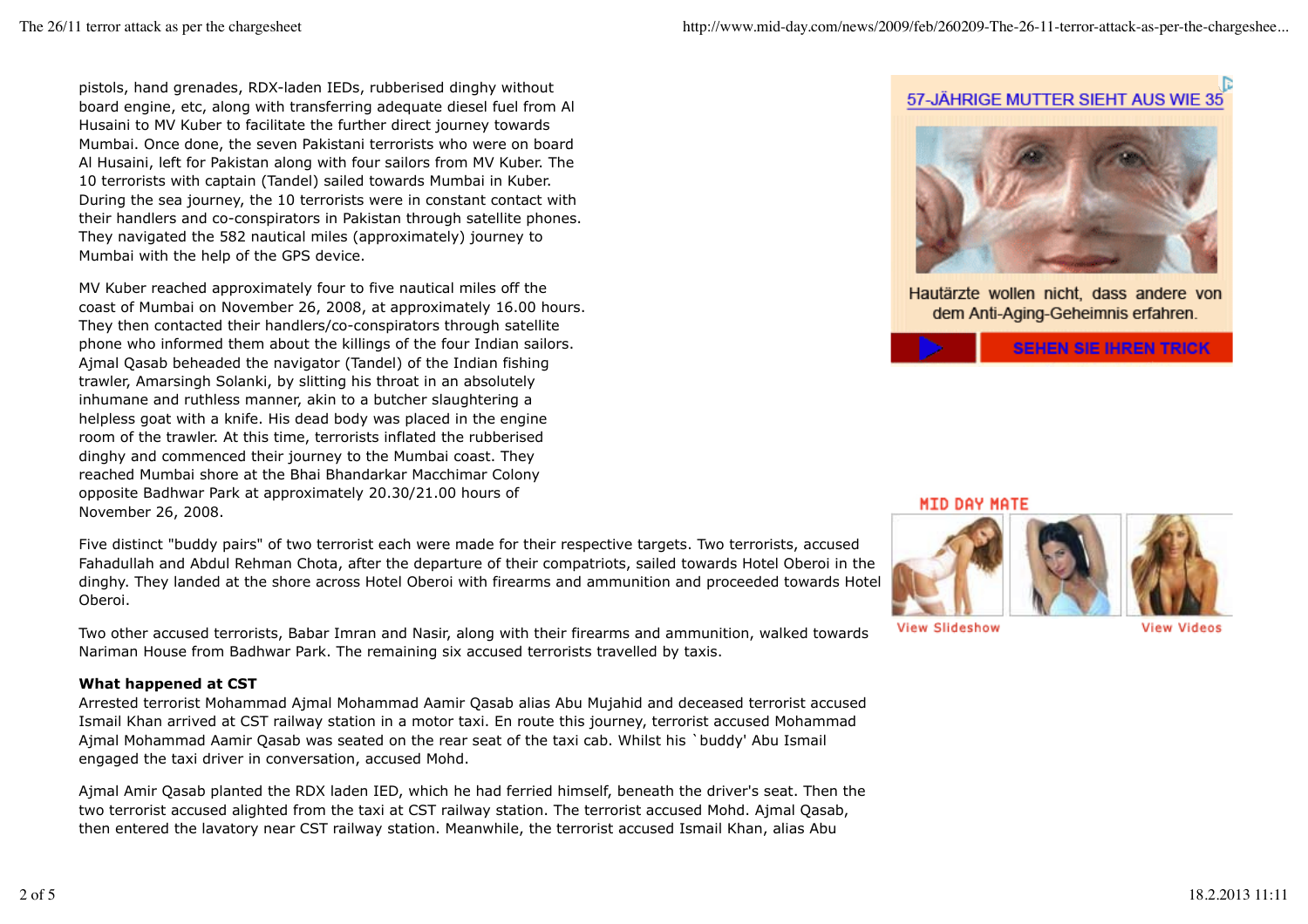Ismail planted the IED, which he was carrying with him, in the CST station premises. These two terrorists accused ruthlessly and indiscriminately fired from the AK-47 assault rifles and lobbed deadly hand-grenades on the hapless and unsuspecting passengers waiting at the main hall resulting in the massacre of innocent ladies, children and senior citizens.

Continuing the blood bath, these two terrorists attacked police officers, constables and home guards who made a valiant attempt to nip their diabolic agenda. Being hounded by the valiant police officer and personnel led by PI Shashank Shinde, these two terrorists were pushed out of railway station premises on the foot over bridge/pedestrian staircase adjoining platform no. 1.

# **What happened at the Taj Hotel**

Taj Mahal is a heritage building and an iconic structure constructed in 1903. The fourth pair of terrorists accused viz. Hafiz Arshad, alias Abdul Rehman Bada, and Javed, alias Abu Ali, who had landed along with the other terrorists at Macchimar Colony in Badhwar Park, Cuffe Parade, reached the landmark Hotel Taj Palace and Towers in Colaba by a taxi. Before entering the hotel, the two terrorists planted an 8-10 kg RDX-laden improvised explosive device (IED) near a chowky outside the main porch of the Taj Hotel. However, the Bomb Detection and Disposal Squad (BDDS) defused this "carrier of death" before it could explode. These two terrorists entered the hotel from the front/main gate entrance. Subsequently, Abdul Rehman Bada and Abu Ali fired indiscriminately on the Indian and foreign guests at the hotel.

Meanwhile, Abu Sohaib and Abu Umar, the two terrorists who had attacked Cafe Leopold, entered the hotel from the Northcote (sic) gate and began firing indiscriminately in and around the swimming pool area. The four assembled terrorists then let loose a reign of terror, fear and mayhem in the entire hotel. The army and naval commandos (Marcos) were requisitioned to assist the civilian police to repel the unprecedented terror attack. These four terrorists not only fired indiscriminately with the AK-47 assault rifles, but, time and again, gained an advantage over the security forces due to their vantage location and use of hand-grenades. They planted an RDX-laden IED, weighing about 8-10 kg, on the fifth-floor below the central dome, which exploded causing damage to the structure. They also set fire to the sixth floor of the hotel.

## **What happened at the Oberoi**

The fifth pair of terrorists - Fahadullah and Abdul Rehman Chhota, alias Sakib - landed at the coastline opposite Hotel Oberoi and Hotel Trident with the aid of a motorised rubber dinghy, after dropping their compatriot terrorists at Macchimar Colony in Badhwar Park, Cuffe Parade, and Colaba. Before entering Hotel Trident, one of the terrorists planted an 8-10 kg RDX-laden improvised explosive device (IED) on the slope of the flowerbed adjacent to the hotel's main gate. The IED exploded later. But, the damage was minimised by a bomb blanket the bomb disposal squad had placed on the IED.

Immediately after entering the hotel, the terrorists started firing from their AK-47 rifles and lobbed hand-grenades. The initial commotion led to numerous lives being lost at the bell desk, reception, lobby, Tiffin restaurant, etc.

People dining at the Kandahar restaurant were held hostage by the terrorists and taken upstairs. From this